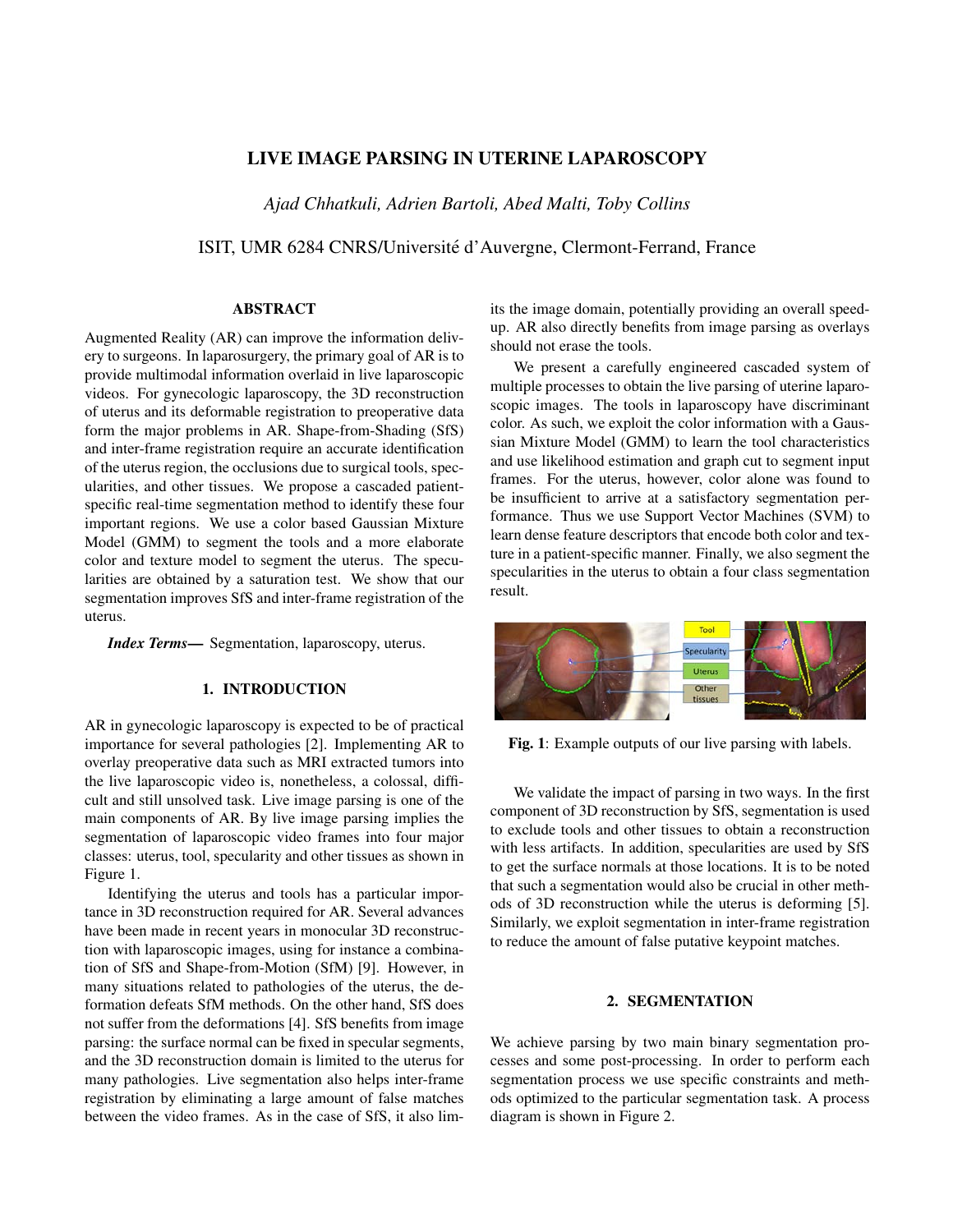

Fig. 2: A detailed process diagram of our four-class parsing. The actual processing is carried out after downsampling the input images for speed.

#### 2.1. Tool Segmentation from Color

One way to obtain tool segmentation is to use supervised classification of pixels with a feature descriptor based on gradient and color [1]. Another class of methods uses tracking algorithm with geometric constraints [10]. We present an alternative approach that works at frame rate using GMMs. A GMM can be used to encode the first order and second order moments of color in images. Tools in laparoscopy have specific colors that are quite different from the rest of the image. It motivates the use of color GMMs of the tool for our task. A minimal interaction with the user is also preferred for the automatic segmentation procedure. The GMMs of the tool is learned from a single image, where the user draws a polygonal region to extract the tool pixels. The whole process is done in normalized RGB in order to handle illumination changes.

A GMM can be represented by:

$$
p(x|\lambda) = \sum_{i=1}^{K} w_i g(x|\mu_i, \Sigma_i).
$$

Here,  $K = 4$  is a hand-tuned parameter in our case, chosen in order to represent each pixel color with 4 Gaussian components. The Gaussian parameters are represented by  $\lambda = \{w_i, \mu_i, \Sigma_i\}$ , with  $i = 1, \dots, K$ . The parameters are estimated with the popular Expectation Maximization (EM) algorithm.

The second step in the tool segmentation process is to construct a probability map for test-image pixels using the trained GMMs. With likelihood estimation, a probability map is obtained that indicates the probability of an image pixel belonging to the tool. The result of the probability map is then fed to a Graph Cut algorithm to obtain a smooth estimate of tool segmentation. Further post-processing based on connected region analysis then eliminates regions that do not touch an image boundary or that are too small  $( $50$  pixels). The pro$ cess is done at an image resolution of  $350 \times 250$  or  $350 \times 200$ depending on the original aspect ratio of the input image.

### 2.2. Uterus Segmentation from Color and Texture

Organ segmentation in laparoscopic images is a very challenging task and the literature regarding such is rare. [8] presents an unsupervised algorithm that lacks semantics and was not found to be suitable for uterus segmentation. The uterus segmentation task is further complicated by interpatient variabilities such as color and texture and intra-patient variabilities such as the viewpoint, scale and the associated changes in texture perception. Our approach to segmentation is to proceed with supervised learning of a patient-specific uterus model with dense feature descriptors that exploit both color and texture.

AM-FM texture descriptor. Methods based on AM-FM image analysis represent an image as a combination of amplitude and frequency modulated signals [6]. To capture cues from the uterus and off the uterus (including other organs, blood vessels, etc), we use Gabor filters in AM-FM image analysis as in [6]. An AM-FM model can describe an intensity image  $f(x, y)$  with spatial coordinates  $(x, y)$  in the form of the equation:

$$
f(x,y) = a(x,y)\cos(\phi(x,y)),\tag{1}
$$

where the local image contrast is represented by the amplitude signal  $a$  and the image structure by the instantaneous frequency vector in terms of phase  $\phi$ :

$$
\vec{\omega}(x,y) = \nabla \phi(x,y) = \left(\frac{\partial \phi}{\partial x}, \frac{\partial \phi}{\partial y}\right)(x,y). \tag{2}
$$

The parameters a and  $\vec{\omega}$  are estimated with an Energy Separation Algorithm (ESA) [6].

To have a better characterization of texture and frequency information, ESA has been applied on separate Gabor filtered channels [6]. This also regularizes the parameter estimation by replacing image derivatives with filter derivatives. To capture different visual cues, we use two different sets of Gabor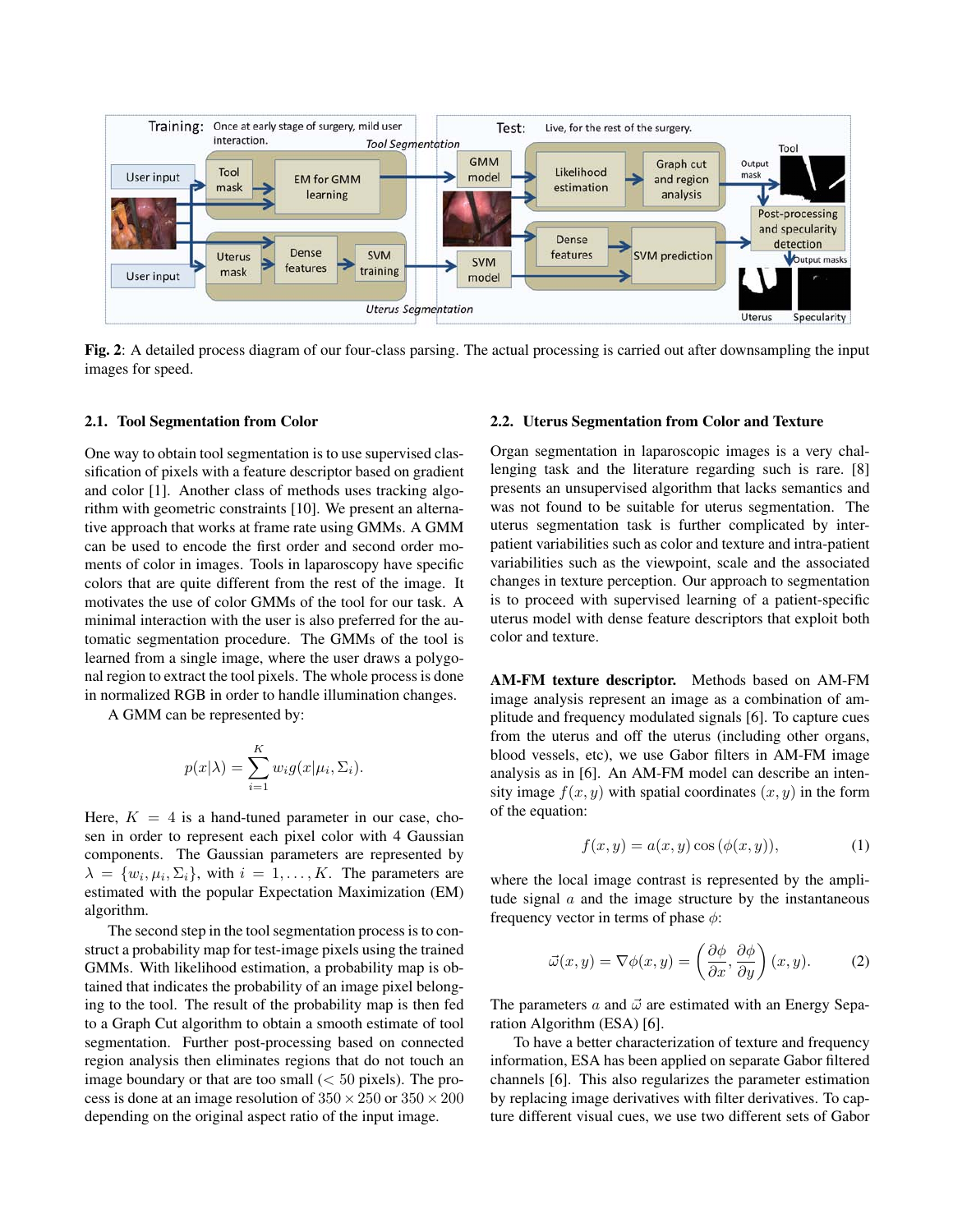filter frequencies as in [6], but with different parameters. The first set that gives high responses on contours and high frequency variations off the uterus has center frequencies in the range of 0.09 to 0.4 radians per pixel. The second set of filters that gives high responses on smooth regions such as the uterus with very small spatial changes has center frequencies in the range of 0.02 to 0.08 radians per pixel. 40 different filters from each set were used to get a descriptor to model the uterus region in the luminance channel of CIE L<sup>\*</sup>a<sup>\*</sup>b<sup>\*</sup> color space.

Texture descriptor formulation. ESA gives the amplitude and frequency quantities for each pixel of the image after demodulation. The descriptor thus consists of a signal magnitude and a frequency magnitude from each of the 80 different filters. Consequently, the dimension of the descriptor becomes very large to up to Image\_size  $\times 2 \times 2 \times 40$ . Using such high dimensional features directly for classification was found to result in poor performance. Thus we reduced the dimensions of the descriptor to Image\_size  $\times$ 2  $\times$ 2 by taking only the maximum value of the component for each set of filters. This simple form of dimension reduction was preferred over Principal Component Analysis (PCA) and Linear Discriminant Analysis (LDA) for its speed and also because the output performance due to dominant components was in par with the PCA and LDA methods.

Color descriptor. In laparoscopic images, color is probably the most important cue that can discriminate uterus from the rest of the tissues and even tools. However, the RGB representation of color does not capture the similarity of uterus color in different views. To obtain a color descriptor that is discriminant, while retaining similar properties in illumination varying situations is an open field of its own. We choose the classical CIE  $L^*a^*b^*$  color space to extract color information using the  $a^*$  and  $b^*$  channels, while the  $L^*$  channel is used by the AM-FM descriptor formulation. This approach of combining the texture information with color was found to be simple as well as effective, hence suitable for an actual surgical scenario.

Classification and post-processing. The feature descriptors are obtained by combining the 4-dimensional AM-FM descriptors and the 2-dimensional color descriptor for each pixel. To classify the pixels into uterus and non-uterus classes, we use a linear SVM from the LIBSVM library [3], which was found to have sufficient accuracy and very low training and prediction time. The pixel-wise binary classification was found to give largely an accurate segmentation. To remove small falsely detected regions outside the uterus and to eliminate small false negative regions we use connected region analysis after a smoothing operation. The connected regions other than the largest two and those with the major axis length more than 2.5 times that of the minor axis length were eliminated. In addition, the result of tool segmentation was used to remove the false detection of tool pixels as uterus. We also use the connected regions to fill holes (such as those left by specularities) in the segmentation mask. The result of the whole process is a mask for the uterus region.

#### 2.3. Specularity Segmentation from Saturation

The specularities are found by thresholding on luminance (0.95) and saturation (0.9) channels in the HSV color space after a Gaussian smoothing. The saturation and luminance test together select only white pixels with sufficient luminance so that they can be safely assumed as specularities. The binary segmentation obtained from the process is then combined with the uterus mask to get the specularities in uterus. The final result is the complete 4-class parsing of a laparoscopic video frame.

#### 3. RESULTS AND APPLICATIONS

Our implementation was done in both C++ and MATLAB. The MATLAB implementation was used to evaluate our methods, to choose their parameters and to compare them against other approaches. The optimal design was implemented in C++ using the OpenCV and CUDA libraries, to test for the real-time feasibility of our system. The uterus segmentation forms the most critical part of the system and therefore its detailed analysis was done independently in a well structured dataset. The dataset contains laparoscopic videos for 15 different patients, each with images that were split into training, validation and test set. The number of images used was 3 in the training set and 5 in the others for each patient. The images were chosen to include difficult cases and views with large variabilities from the training images. We obtained a Dice similarity ratio of 80.44% and a false detection rate of 3.29% using 2 training images for each patient. Most inaccuracies in the results were due to undersegmentation of the uterus, which is natural around strong contours due to the use of filtering based descriptors. Moreover, for a typical surgical scenario, where the camera is focused on the uterus, the accuracy was observed to be much higher. Tool segmentation showed good performance against several videos, while giving highest accuracies in presence of green colored tools. The OpenCV implementation of the complete system takes around 250ms to segment each frame at a resolution of  $350 \times 200$  in a Dell Alienware desktop PC of 2011. Figure 3 shows some results of the live parsing.

To validate the motivation for segmentation we experimented 3D reconstruction with and without using segmentation. We used perspective SfS [7] to reconstruct the 3D shape of the segmented uterus. The results in Figure 4 show better performance with segmentation around the discontinuities (tools). The results clearly imply the impossibility of